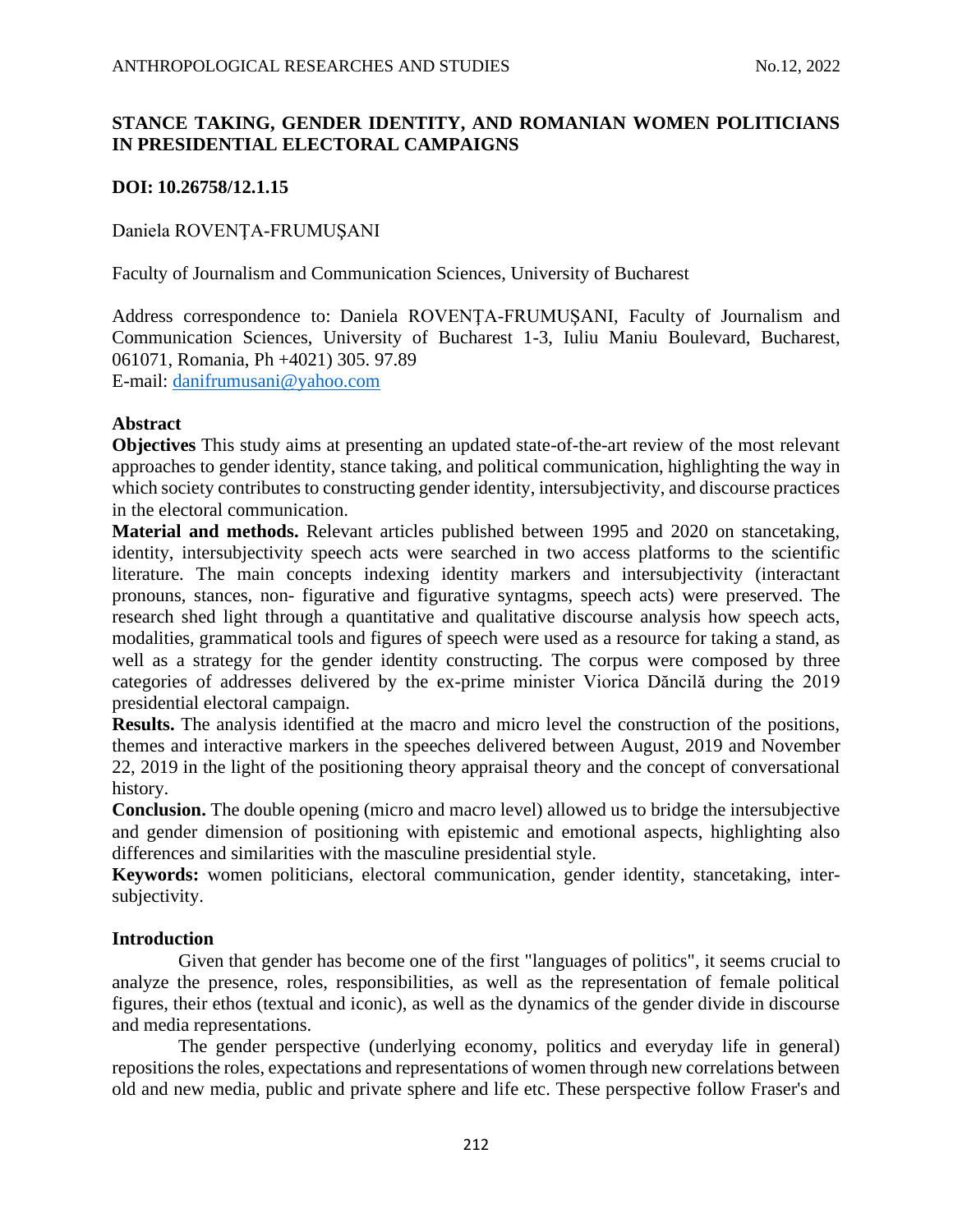Honneth's (2003) question concerning the legitimacy of women (legitimacy of identity and status) in the public sphere.

In the age of egotism as a "contemporary form of the personalization of power in a context of individualization of the social" (Le Bart, 2013, p. 6), of the perpetual production of self and (in) visibility, the triad women/ politics/ visibility on traditional or digital social media is likely to provide significant interrelationships in the construction of strategic identity.

The response to the "tyranny of visibility" (Aubert & Haroche, 2011) in other words the visibility of Romanian female politicians is based on the appropriation and transformation of the male model, characterized by the professional/political directive overinvestment in discourse.

In the first part the paper presents the theoretical and epistemological foundations supporting the hypothesis concerning the (re) configuration of gender identity in the current era; the second part discusses the empirical results of the discursive analysis of the political campaign for presidency, in which the first Romanian woman prime minister enters.

## *Women, femininities, women politicians*

Goffman (1977) speaks of the *social production of gender as a duality* which imposes a hierarchical relationship between masculine and feminine; this duality is preserved and used to justify social differences, but also to indicate series of valued attributes and depreciated attributes for each sex class. Thus, gender remains not only a means of characterizing the individual, but also a means of characterizing a society.

On the same isotopy- "differential valence" of the sexes, Héritier (2012) "male domination", (Pierre Bourdieu, 1998),"symbolic annihilation of women" Tuchman (2000)- Connell(1987) defined and popularized the notion of *hegemonic masculinity* in the field of Gender Studies. This concept is proving to be very influential in several fields of research including: education, criminology, Media Studies, studies related to health and risky behavior, studies of organizations, psychotherapy, violence prevention and emotional education programs for boys (Connell & Messerschmidt, 2005).

Finally, according to the original gramscian meaning of the concept (Gramsci 1971, 1985), the two authors (Connell & Messerschmidt, 2005) place more emphasis on the dynamics of the concept, to better recognize its internal contradictions and the possibility of moving towards a form of gender democracy. For Connell (1987) there is no hegemonic femininity, but she uses the notion of "emphasized femininity" to designate the submissive femininity, oriented to accommodate desires and interests of man. This type of femininity is consistent with the notion of "female masquerade", launched by Rivière (1929) and also taken up by other researchers.

The Second School of Chicago (Fine, 1995) considers identity the result of a social process of construction and imposition. Goffman (1974) as a brand representative of this School, puts forward a hypersocialized conception of the world, and makes identity the result of collective work, of qualification and disqualification of individuals.

He advances the notion of gender identity defined as the way in which the individual elaborates the feeling of who he/she is, by referring to his/her sexual class, by judging himself /herself according to the ideals of masculinity (or femininity). "(…) It seems that this source of identification is one of the deepest that our society offers us". In Goffman's (1981) view, we are socialized in such a way as to confirm our own assumptions about our nature. Thus, appearance (adornment and posture) reflects cultural gender belonging. After slow but irreversible changes, this study raises the question whether a woman who arrived after a quarter of a century in the power elites, manages to embody a model of "*hegemonic femininity*" (not subordinate to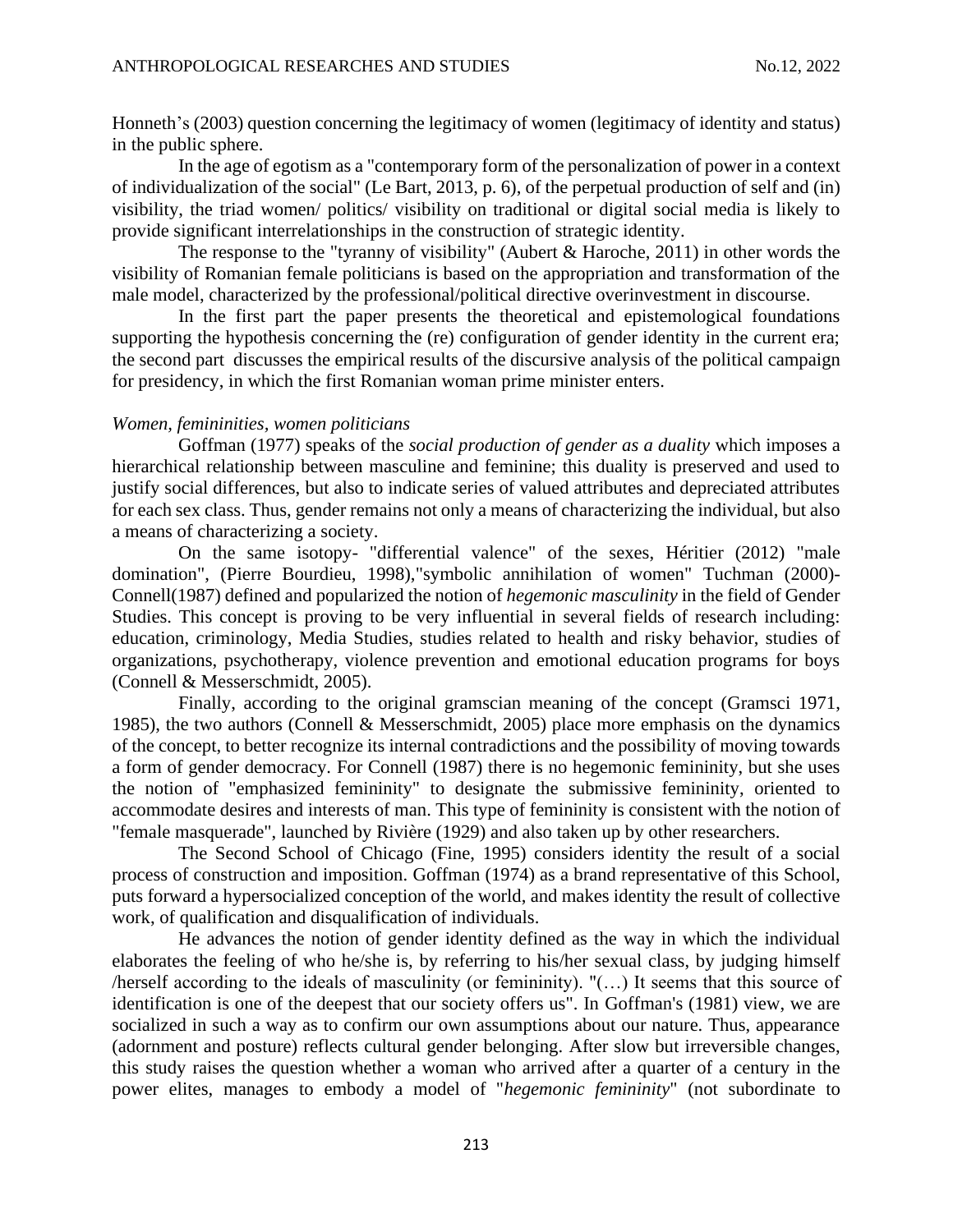masculinity) or continues to reiterate the model of "*emphasized femininity*" (traditional, submissive stereotypical femininity).

The theme of *women in Romanian politics* has been addressed and debated in Romanian media and gender research in various contexts and on different occasions, both with reference to their political participation and to their activity in general (Rovenţa-Frumuşani, 2015), and with reference to specific circumstances, such as local, parliamentary, presidential or European elections (Dan & Iorgoveanu, 2013; Kaneva & Ibroscheva, 2014; Cmeciu & Patrut, 2014; Rovenţa-Frumuşani & Irimescu, 2018). Although women have become more active in Romanian politics in recent times, succeeding not only in parliamentary positions, but also in some functions of local power (like the victory of Gabriela Firea in 2016 as general mayor of Bucharest), they remained generally under-represented in politics (Surugiu, 2012); or only visually framed (Kaneva & Ibroscheva, 2014).

## *Identity and communication*

Identity and communication are essential for the constitution and consolidation of individuals, groups and organizations. In the second half of the 20th century, identity becomes the "unifying theme of the social sciences" (Jenkins, 2004) because psychologists and sociologists, philosophers and political scientists have brought their contribution to the analysis of this complex concept. Erikson noticed in 1950 (cited in Gleason, 1983, p. 928) that researcher conceptualized questions of identity when these questions became problematic, in other words when they became strategic for our society. Identity in fact provides the "conceptual link between individual personality and the social and cultural traits which give different groups their distinctiveness" (Gleason, 1983, p. 926).

Goffman (1974) considers that the public appearance of people is subject to a permanent process of figuration: people are transformed into stage figures, or into persons who circulate in the public media space. indexed by proper name, social category of membership (actor, politician, woman, man, etc.)

To this theatrical person-character superposition, researchers added the model of *identity performance*, as a succession of scenic acts (Butler, 1990) and that of identity as a *story* (Ricoeur, 1990) which resonate with the concept of *conversational history* launched by the linguist and semiotician. Golopentia (2018) applied to literary texts in the first place. In her view conversational history is: a) an interaction occurring between or shared by the same set of interlocutors; b) defined as a series, as a dynamic whole with distinct semantic and pragmatic properties; c) constituting a superordinate unit in the pragmatic hierarchy that begins with the act of speaking and progresses beyond conversation (Golopenția, 2018, p. 10).

In line with Golopenția's model, this research proposes to include a series of political or daily speeches under the same label *conversational history* or *interactional history* (Vion, 1992) as an enlarged version of the flow of discourse (oral or written) between the same actors (teacher/ students, boss/ subordinates, doctor/ patient, political actor/ audience).

The presentation and staging (performance) of particular identities is seen less as an expression of the "me", but rather as "a construction that takes into account both the objectives of interactional practices and the constraints of the institutional structures" at stake "when people communicate with each other" (De Fina, Schiffrin, & Bamberg, 2006, p. 9).

At the crossroads of cultural, sexual, ethnic, etc. variables, identity is no longer readable in the behavior of the individual or the feedback of others, but in the "capacity to keep a permanent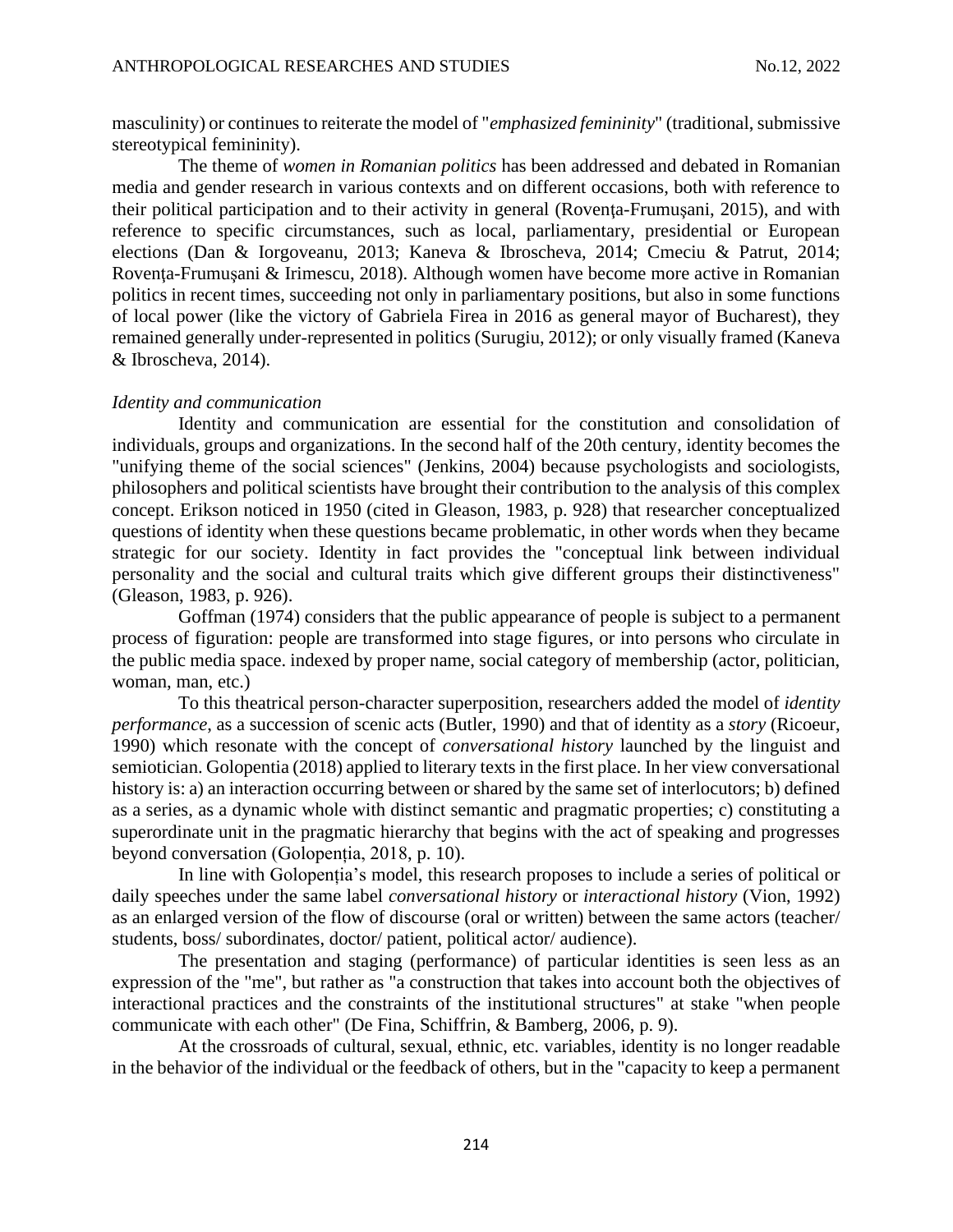story" (Giddens, 1991). Today this story is necessarily twofold: *verbal story telling* in politics, organizational culture, advertising etc. doubled by *visual story telling* (through icons).

In what follows will be analyzed "transportable identities" such as gender, ethnicity, age through the interactional perspective concerned with *how* identity is performed? instead of *what* is identity?.

In recent times, *positioning* has become a central theme of research within the framework of the cognitive, pragmatic, sociolinguistic and interactional paradigm.

Different terms have been proposed to refer to different aspects of standing and taking a stand, including epistemic state, engagement, judgment, assessment, perspective, point of view, voice evidentiality, affect, attitude, subjectivity and inter -subjectivity (Jaffe, 2009, p. 6).

As identity is built in relation with context, status, otherness, this analysis will emphasize the importance of intersubjectivity.

Taking a stand is the expression of an "attitude", of an "evaluation" (Hunston &Thompson, 1999), of a "foot" (Goffman, 1981), a "positioning" (Harré & van Langenhove, 1999; Baert, 2012), "evaluation" (Martin, 2000; Martin & White, 2005) or "judgment" from the speaker's perspective (Englebretson, 2007; Jaffe, 2009). During the past twenty years, the work on positioning or stancetaking taken by sociolinguists, linguistic anthropologists, grammarians, but also philosophers (Baert, 2012) offers a new perspective on a number of characteristics previously considered separately, such as identity, modality, performativity and interaction.

Following the ancient rhetorical tradition- Aristotle, (2014), Du Bois (2007) introduced the visual representation of the Positioning Triangle, in which "the act of positioning [...] creates at the same time three types of consequences of position. [...] namely, the stance taker (1) evaluates an object, (2) positions a subject (usually oneself) and (3) lines up with other subjects" (Du Bois, 2007, p. 163) .

Position-taking is considered to be the main discursive mechanism by which social identity is realized, through the change of foot, i.e. alignment with the recipient/audience (Goffman, 1981), since the positioning of the Self is relational, that is simultaneously oriented visà-vis the self and the others, and an orientation towards extra-linguistic reality (the physical, social referents and their discursive representations).

In the available literature on stance, a distinction between *epistemic and affective* stance, or between evidentiality/commitment and affect, is often made. An epistemic stance is related to the degree of certainty concerning the object of discussion, while affective stance is related to the emotional feelings about the object of discourse.

The present study attempted to fill a gap in the existing literature in Romania by correlating gender identity, stancetaking and electoral discourse. From here the main objective of the research was the following:

O1: To understand the way in which a woman politician constructs strategically the discursive identity in the presidential electoral race.

## **Materials and methods**

On January 6th, 2018, Vasilica Viorica Dăncilă was nominated as Prime Minister by the Executive Committee of the Social Democratic Party [SDP], party, that won the parliamentary elections in Romania on December 11th, 2016, with approximately 45% of the votes. After the elections, the SDP formed a coalition government with the Alliance of Liberals and Democrats [ALDE]. But in only one year, two governments have been replaced. It is worth mentioning that media coverage did not seriously approach the general issues significant whenever a new prime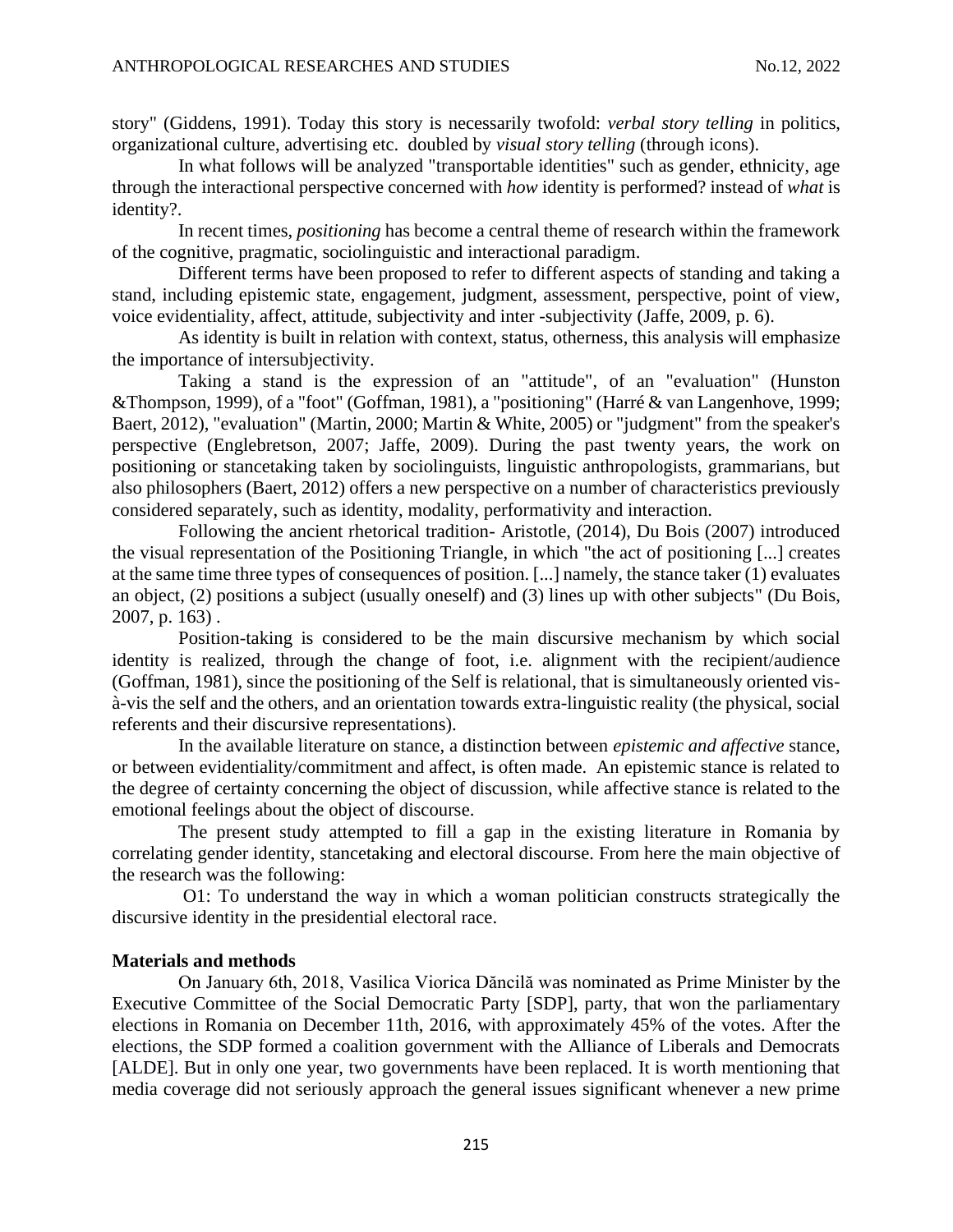minister is appointed, regardless of if a man or a woman, including political, organizational, strategic or economic qualities of the political actor appointed. In reference with Mrs. Dăncilă the news presented the look, dressing code, jewelry and hairdressing and the specific female strategies she managed to have a rising political career (Rodat, 2019).

In opposition with media discourse and framing, we start from the hypothesis that Romanian public sphere is dominated by a male discursive model and the total absence of feminine socio discursive traits (care, empathy, symmetric positioning).

In order to be legitimated, a woman has to emphasize a critical aggressive discourse aiming the acceptance in the high spheres of politics and evidently in electoral races.

Even if researches have emphasized feminine as well as masculine characteristics in women's discourses and public appearances, the media coverage insisted on the trivialization of media representations examining the way women are dressed, looked at as object of a "male gaze" (Dan & Iorgoveanu, 2013). That is why the research focused on important speeches addressed at crucial moments of the electoral campaign (the initial moment- launch of the presidential candidacy; the median step represented by the discourse of October before the first round, and the final moment- the discourse pronounced in front of the audience before the second ballot).

The central research questions were:

RQ1: What are the topics covered primarily in connection with the nomination, appointment and political activity during the electoral campaign of Mrs. Dăncilă as future president?

RQ2: What are the discursive intersubjective and gendered strategies used at these crucial moments?

The method used was the content analysis, which included both the quantitative and thematic approach), and implied the application of the basic principles of content analysis (delimitation of analytical units, working with categories, etc.) in two qualitative methodological processes: the inductive development of categories and their deductive application (Gunter, 2000; Mayring, 2000).

#### **Results**

One of the most explicit resources available to the writer/ speaker for engaging the reader/ hearer is the use of *interactive pronouns* (Thompson, 2014, p. 84). The concept of interactive pronouns has been discussed primarily by Kim (2009), who points out that "By using readeroriented personal pronouns, the writer can evoke the reader's involvement in the textual interaction, i.e. encourage the reader to accept the role of the reader as dialogical participant and, ultimately, reinforce the persuasive force of the text".

In political discourse, the multiple functions of inclusive pronouns are used by speakers/ authors to promote alignment and misalignment (Bucholtz & Hall, 2005).

Interactive pronouns are mainly polarized: *we*/*our* vs*. them*/*their*, and actualize the rhetoric of the populist discourse or style. In our corpus, the positioning *I* and *us* vs. *them* and *him* - the opponents, parties as well as the outgoing president) appears quite frequently, in all contexts (from the first introductory, explanatory speech, to the final mobilizing speech as well).

In face to face interaction and more recently in writer/reader interaction (Kim, 2009) it is obvious that the speaker intends on the basis of shared knowledge and common context to change the audience's knowledge, opinions etc.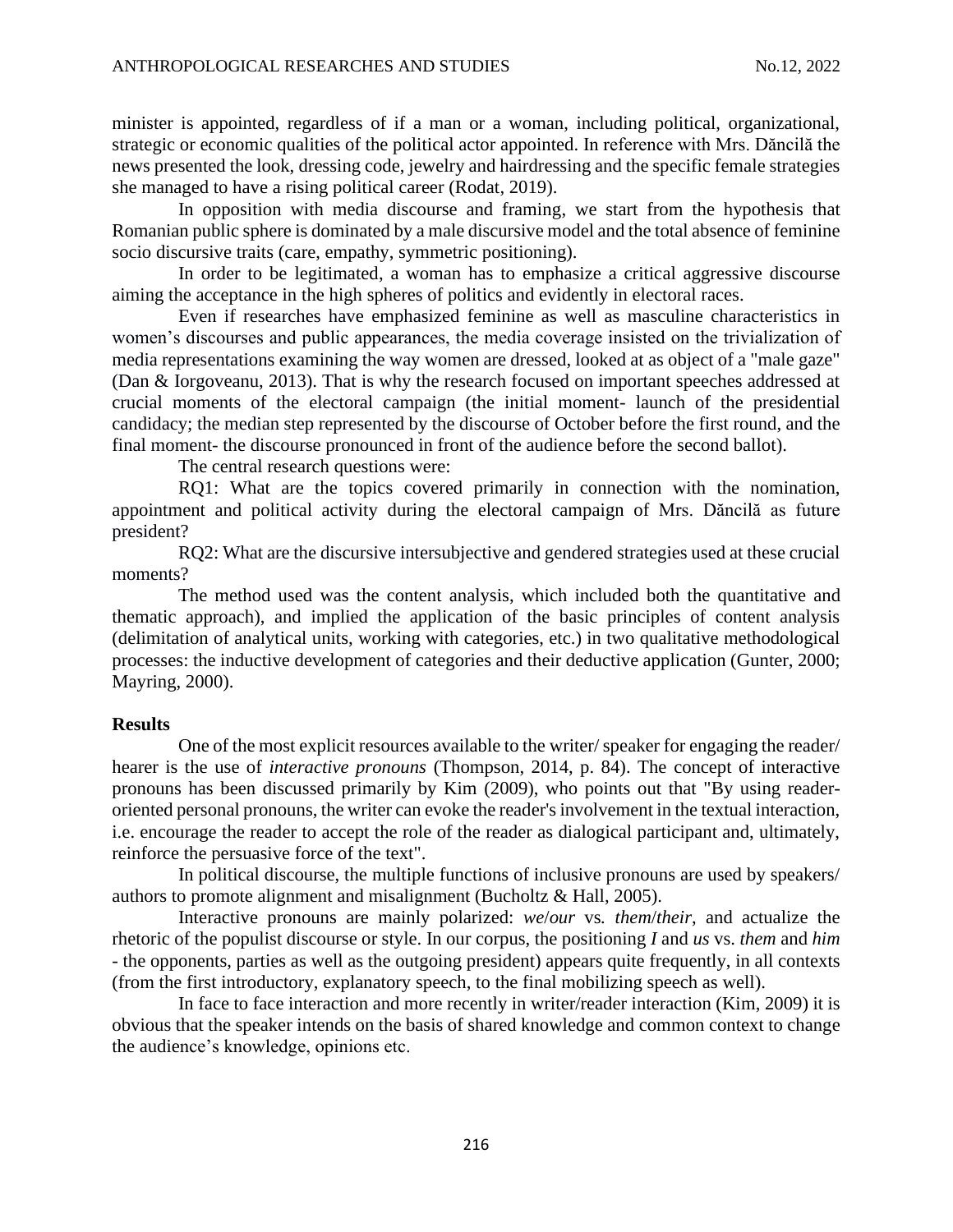In the interactional perspective, the use of personal pronouns in oral discourses and written text, particularly the 2nd person *you* and the 1st person *we*, has been considered as an important way of constructing the co- participants in the interaction.

Kim (2009) adopts Thompson and Thetela's view (1995) arguing that personal pronouns are employed as "projected roles" which function as the textual personae of the intended writer and reader; in addition, they maintain that potential readers are encouraged to "converge" with their textual personae. This convergence or construction of similar positioning is carried out in oral discourse extensively by the inclusive pronouns.

There is no doubt that the oral discourse implies real concrete involvement; that's why presidents or future presidents construct this discursive *we* anticipating the solidarity of the nationvote at the elections.

The *inclusive pronoun* "we" refers to a speaker and his/her addressee or to a group that includes the speaker and other referents, and not the addressee or a group that includes the speaker, the addressee and other referents. In the political discourse the multiple functions of inclusive pronouns are used by speakers/writers to foster alignment and disalignment (Bucholtz & Hall, 2005).

It is worth mentioning that in the inaugural speech as prime minister Viorica Dancila uses all the referential combinations of *we* (the speaker and her party, the speaker and all the MPs and the speaker and the nation as well- infra 1)

1. We are in the centenary year of the Great Union.

Given the dominance of the descriptive dimension (presentation of the economic program: directions, objectives) the third person is prevailing infra 2.

2. This country must be led by those who were elected, not by those who were appointed.

The first person I (included in the form of the verb in Romanian) is correlated mainly with the modal verb *want* marking a strong decision (3) and the verbs *invite, propose* marking the desire of collaboration with all political actors (4).

3. I want this model to be applied as quickly as possible in our country too.

4. I propose this dialogue to you.

All the choices (pronominal and verbal) are meant to consolidate a leadership style neutral from the gender point of view and focused on objectives, deadlines, strategies But from this discourse about national and international politics, the government program etc., the media discourse selects only fashion, jewelry, details unable to build a portrait of a true political leader.

At the beginning of the electoral campaign (discourse of 12 October 2019) the dualism is represented by I (the woman engaged in the presidential race) and *him* (the outgoing president) and the pronominal choices mark the focus on the speaker and her gender identity (infra 5).

5. I believe that it is time for a woman to receive the chance to bring the balance between institutions, balance so necessary for the well-being of people. The struggle I am leading is for every Romanian who wants to live in peace, who wants a better life.

The promises of change are correlated with harsh criticisms of the policy of the absence of his counter-candidate (infra 6), which is why the number of personal pronouns of the third person singular exceeds the first person I.

6. Romania's presidency has been for too long an ivory tower where elected officials have hid themselves from the people, it has been a bunker for backstage games.

*In fine* the last discourse preceding the second round is a *I/you* dialogue (infra 7) and a synthesis of errors of her counter-candidate (dominance of 3<sup>rd</sup> person attacks infra 8)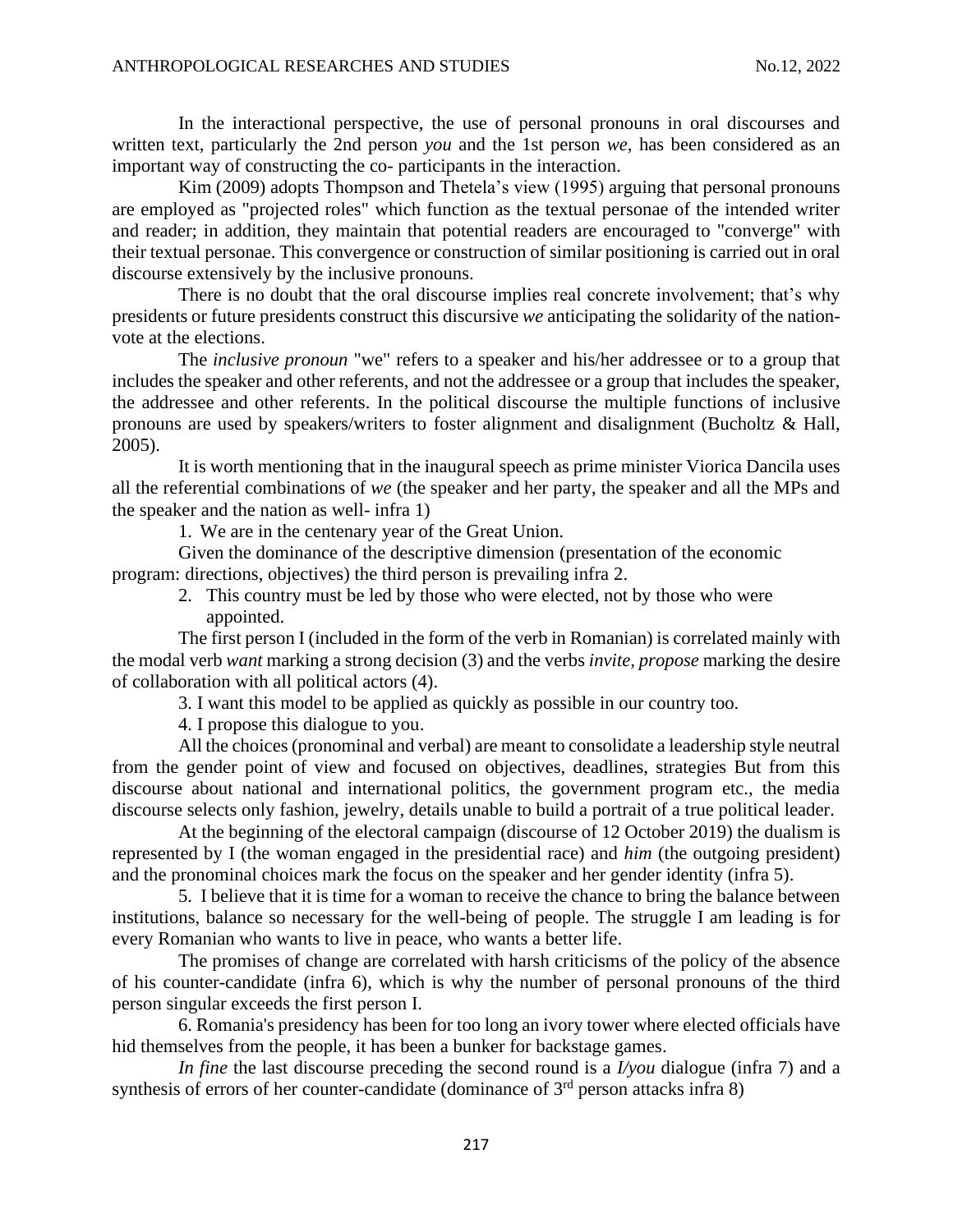7. Dear Romanians, judge those who ask for your vote on the basis of what they have done in recent years. Watch how these candidates have evolved over time.

8. Mr. Iohannis is absent as he was absent during the five years in office at Cotroceni. If he had been here I would have given him three gifts: the tricolor, the constitution that he has trampled, and the Bible.

## **Table 1**

| <b>Discourse</b><br><b>Interactant</b><br>pronouns   | <b>First discourse</b><br><b>Prime minister</b><br><b>Investment</b> | <b>First discourse</b><br>Launching in<br>the electoral<br>campaign (24<br><b>August 2019)</b> | <b>Median</b><br>discourse-<br>before the<br>election day<br>(12 October<br>2019) | <b>Final discourse</b><br><b>Before the</b><br>second round<br>(22 November<br>2019) |
|------------------------------------------------------|----------------------------------------------------------------------|------------------------------------------------------------------------------------------------|-----------------------------------------------------------------------------------|--------------------------------------------------------------------------------------|
| We/our (of the<br>narrative)                         | 18 (28%)                                                             | 15(22%)                                                                                        | 11(17%                                                                            | 3(17%)                                                                               |
| Inclusive<br>perspective<br>Exclusive<br>perspective | 18 (28%)                                                             | 15(22%)                                                                                        | 11(17%)                                                                           | 3(17%)                                                                               |
| I vs. You (of<br>the<br>interaction)                 | 5(8%)                                                                | $3(4,5\%)$                                                                                     | 16(25%)                                                                           | 3(17%)                                                                               |
|                                                      | $14(21\%)$                                                           | 23 (35%)                                                                                       | $14(21\%)$                                                                        | 5(29%)                                                                               |
| $3rd$ person                                         | 28 (43%)                                                             | $20(30\%)$                                                                                     | 24 (37%)                                                                          | 6(36%)                                                                               |
| Total                                                | 65                                                                   | 66                                                                                             | 65                                                                                | 17                                                                                   |

*Interactant pronouns at the initial, median and final address of the* "*conversational history*"

In the final speech, different uses of us, either as  $we = I + you$ , or I as promise are strongly dependent on the context of the speech, and mark strategies of solidarity as well as the emphasis on promise and commitment.

The presence of inclusive *we* consolidates the signification and feeling of community (affect, empathy), characteristic of feminine strategically constructed identity.

The strategic use of the inclusive *we* aligns interlocutors "in a community of shared values" (Martin & White, 2005, p. 95).

The hierarchy of references to interactants *(I* vs *us* vs *you*) is suggestively correlated with the distribution of speech acts (see infra).

#### **Discussion**

In the last decades of the 20th century, a new turn marked the field of language sciences. After the "linguistic turn" of the 60's related to the application of the methodology of structural linguistics in anthropology, semiotics, psychology etc., a new focus appears – context sensitive, called the *pragmatic turn* and based on *language as practice, action, interaction.*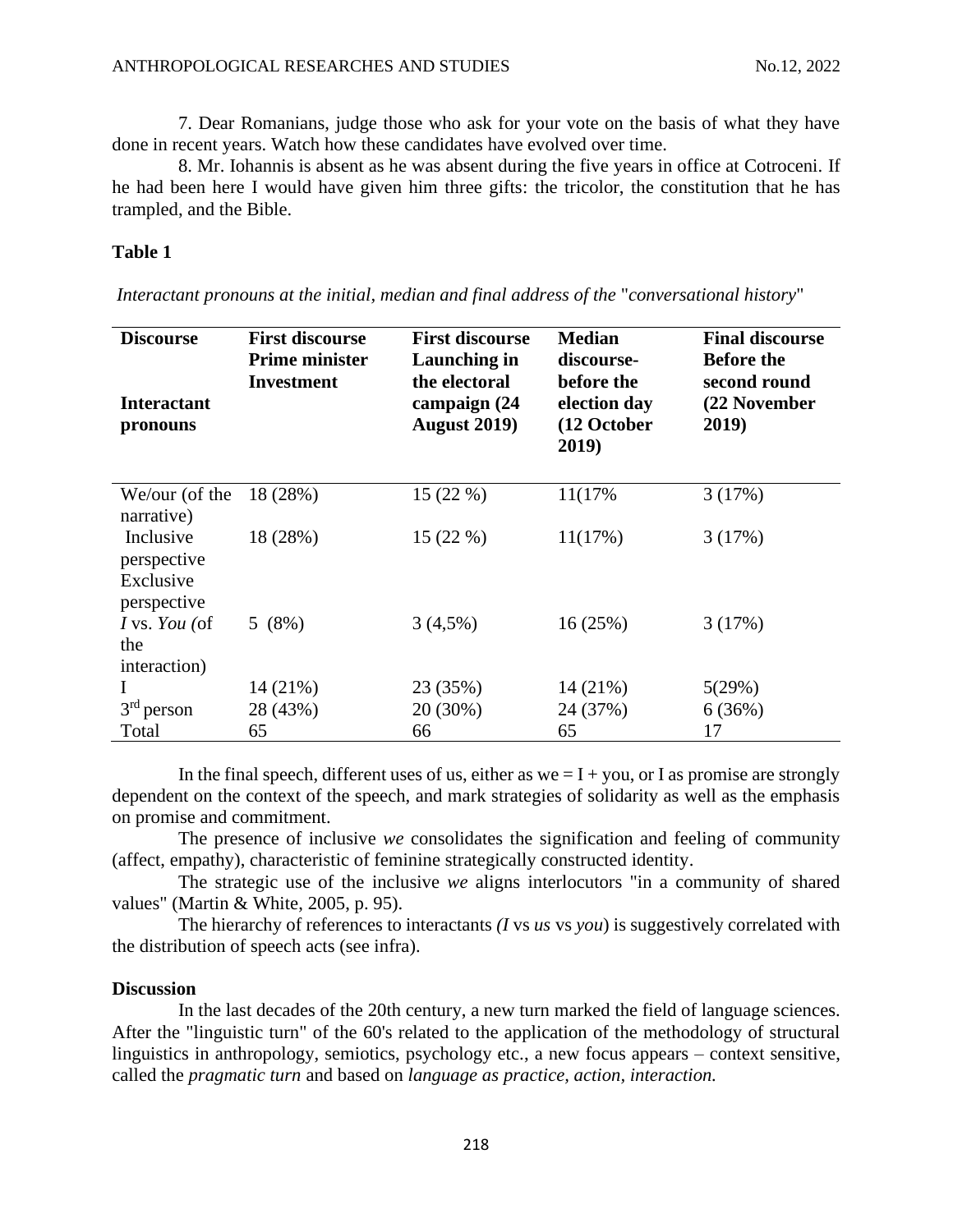Contextualized processes of meaning construction represent the essence of *language use* (Rovența-Frumușani, 2012) and the concept of *speech act* and performativity is the core of the pragmatic approach to language (*pragma*-.gr. action). In the perspective of language philosophy (Austin, 1962; Searle, 1969) language theory is a part of *action theory*, and speaking a language means engaging in a complex form of rule-driven behavior. The linguistic unity is no longer the word, but the production of utterances, in other words the speech act (Searle, 1969, p. 28).

Conceived broadly as a field of contextually determined communicative action and interaction, pragmatics provides the explanatory framework for the study of human communication in context through the *principles of conversational strategies* (principle of cooperation, politeness) and of *discourse organization* (speech acts, conversational sequences).

Unlike structuralist linguistics, dominated by the informative, representative function of language, the pragmatic approach insists on the action function of language. Austin (1962) distinguishes in this respect the statements that describe the world-*constatives* and those that perform actions and change the world -p*erformative* (to perform = to execute). The performative act changes the world and gives an account of "the combined effectiveness of language and society". Any act of language involves a *locutionary dimension* (which is the formation of sentences according to the rules of grammar), an *illocutionary dimension*, related to the "force" or value of the act: request, order, requests, promise, advice, warning, etc., and *a perlocutionary dimension* related to the influence exerted on the audience (unlike institutionalized illocutionary acts, perlocutionary effects are not conventionalized: a promise can rejoice, grieve, leave the audience indifferent). "We need to grasp the total speech act in the total speech situation in order to understand what's been said" (Austin, 1962, p. 147). In this analysis the *total speech act* is represented by the *conversational history (*Golopentia-Eretescu, 2018*),* based like every narrative on a starting point, complication event and the final (coda)-cf also (Labov & Waletzky, 1967).

In the last lesson of *How to Do Things with Words,* Austin (1962) tentatively singles out five classes of illocutionary acts, using as a starting point a list of explicit performative verbs: *verdictives* (in which a speaker gives a verdict, e.g. acquitting and diagnosing), *exercitives* (in which speakers exercise powers, rights or influence, e.g. excommunicating and resigning), *commissives* (in which speakers commit themselves to courses of action, e.g. promising and betting), *behabitives* (concerning attitudes and social behavior, e.g. apologizing and toasting), and *expositives* (in which speakers clarify how their utterances fit into lines of reasoning, e.g., postulating and defining).

Searle (1976) criticizes Austin's (1962) taxonomy on two central grounds. First, Austin's methodology is unduly lexicographic, assuming that we can learn about the range and limits of illocutionary acts by studying illocutionary verbs in English or other natural languages. However, Searle observes, nothing rules out the possibility of illocutionary acts that are not named by a verb either in a particular language such as Swahili or Bengali, or in any language at all.

For Searle (1976) a speech act consists of a propositional content (p) and an illocutionary force  $(F)$ :  $F(p)$ ; in his view, a valid act conforms to four conditions of success.

According to four types of conditions (preliminary conditions, propositional content condition, sincerity condition, essential condition), Searle will distinguish (in a categorization similar to the one proposed by Austin): *representative* or assertive acts (assertion, information); *directives* (order, request, question) *commissives* (offer, promise) with illocutionary purpose: accomplishment of a future action by the speaker, *expressives* (congratulations, apology, thanks, complaint) with illocutionary purpose: expression of a psychological state: pleasure/ displeasure,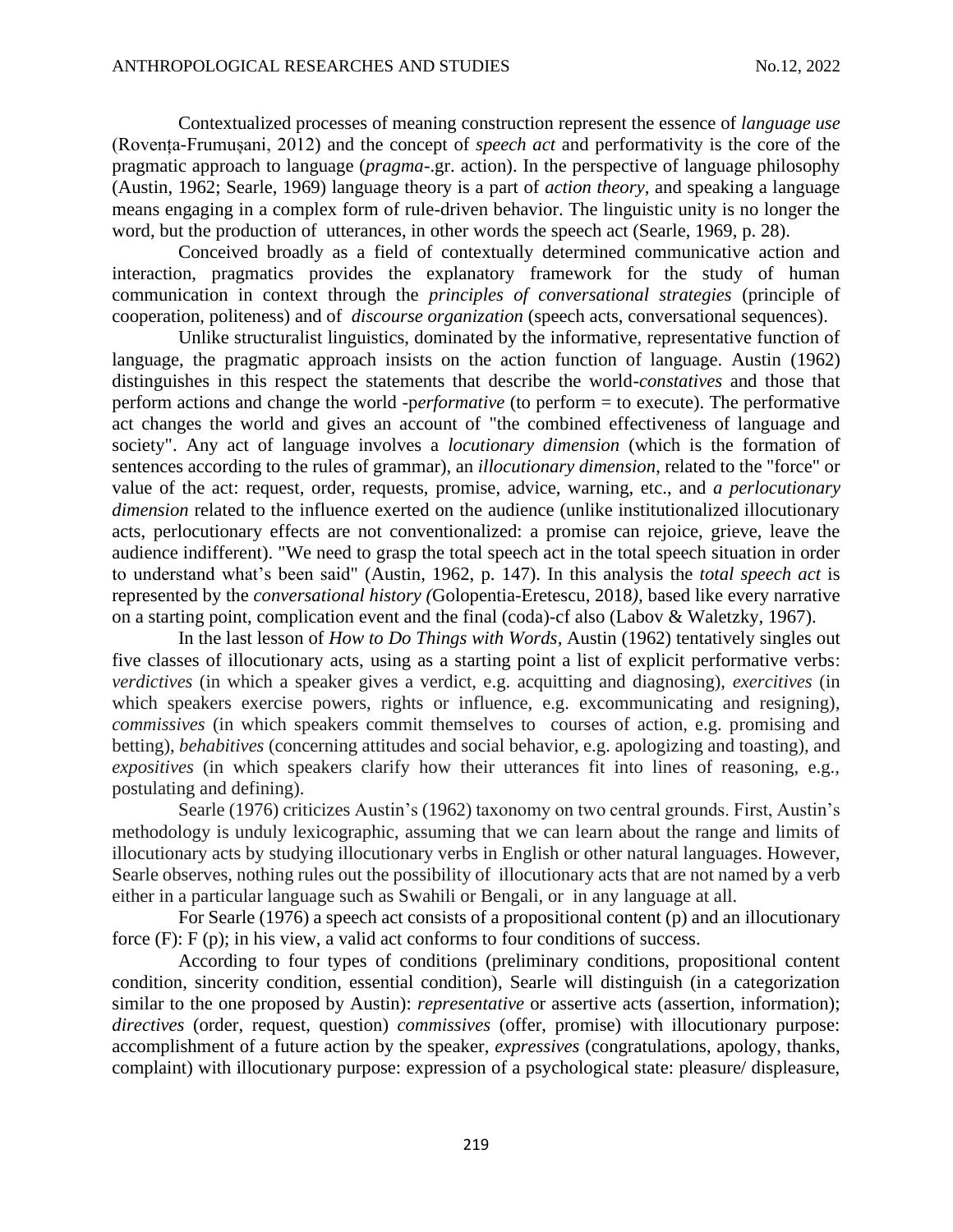acceptance/ rejection; *declarations* (declaration, baptism, condemnation) - performative acts in the strongest sense.

The theory of language acts was developed on the basis of Austin's rejection of the descriptive illusion - *descriptive fallacy*, the thesis according to which language describes reality; Austin and Searle, on the other hand, believe that the essential function of language is to act on the world rather than to describe it. For the analyst studying an organization (political party, association, union, administration, enterprise) it will be important to highlight the speech acts characteristic of the organization, because they will "configure certain contours of the identity, missions and actions of the organization" (Krieg -Planque, 2012, p. 77).

Given that institutions are producers of performatives, decree, criticize, denounce, suspend, etc.), speech acts are for them means of action, sometimes even the main means of action for organizations such as the UN, whose communication activity is subsumed to characteristic acts: to warn, to exclude, but also to congratulate (Krieg-Planque, 2012).

In the macro-narrative of the electoral campaign the hierarchy of the speech acts remains more or less similar at the three important moments (initial, median and final); more than 50% representative acts, attacking the opponents (example 6), and presenting the future directions in economy, politics, followed by 19% and 13% commissives implying in equal measure the promises of the candidate as individual and as member of the SDP (example 9 and 10) and 16% directives (implicit and explicit injunctions to vote "with the heart" - example 7). The final discourse is predominantly expressive and affective with a strong solidarity accent; it alternates promises and directives (infra 11 and 12).

9. This is how we will repair the evil done by Iohannis for five years.

10. I will fight with all my strength against them-these men hidden in Cotroceni or in the Palace of the Parliament.

11. I can promise you that I will work much harder than the presidents of the last 30 years have done.

12. Dear Romanians, this Sunday the power is in your hands. I thank everyone and stand by each Romanian. Vote and vote with the heart! Thank you.

## **Table 2**

| <b>Discourses</b><br><b>Speech acts</b> | <b>First discourse</b><br><b>Prime minister</b><br><b>Investment</b> | <b>First</b><br>discourse<br>Launching in             | <b>Median</b><br>discourse<br><b>before</b><br>the | <b>Final</b><br>discourse<br><b>Before</b><br>the |
|-----------------------------------------|----------------------------------------------------------------------|-------------------------------------------------------|----------------------------------------------------|---------------------------------------------------|
|                                         |                                                                      | the electoral<br>campaign (24<br><b>August 2019</b> ) | election day<br>(October<br>2019)                  | second<br>-22<br>round<br><b>November</b><br>2019 |
| Representatives                         | 45 (69%)                                                             | 37 (78%)                                              | 38 (57%)                                           | 12 (54,5%)                                        |
| Directives                              | 4 $(6%)$                                                             | 2(4%)                                                 | $11(16,7\%)$                                       | 3(13,6%)                                          |
| Commissives                             | 13 (20%)                                                             | 6(13%)                                                | 13 (19,6%)                                         | 3(13,6%)                                          |
| Expressives                             | 3(4,6%)                                                              | 2(4%)                                                 | 4(6%)                                              | $4(18,2\%)$                                       |
| Declarations                            |                                                                      |                                                       |                                                    |                                                   |
| Total number of acts                    | 65                                                                   | 47                                                    | 66                                                 | 22                                                |

*Discourses and Speech acts*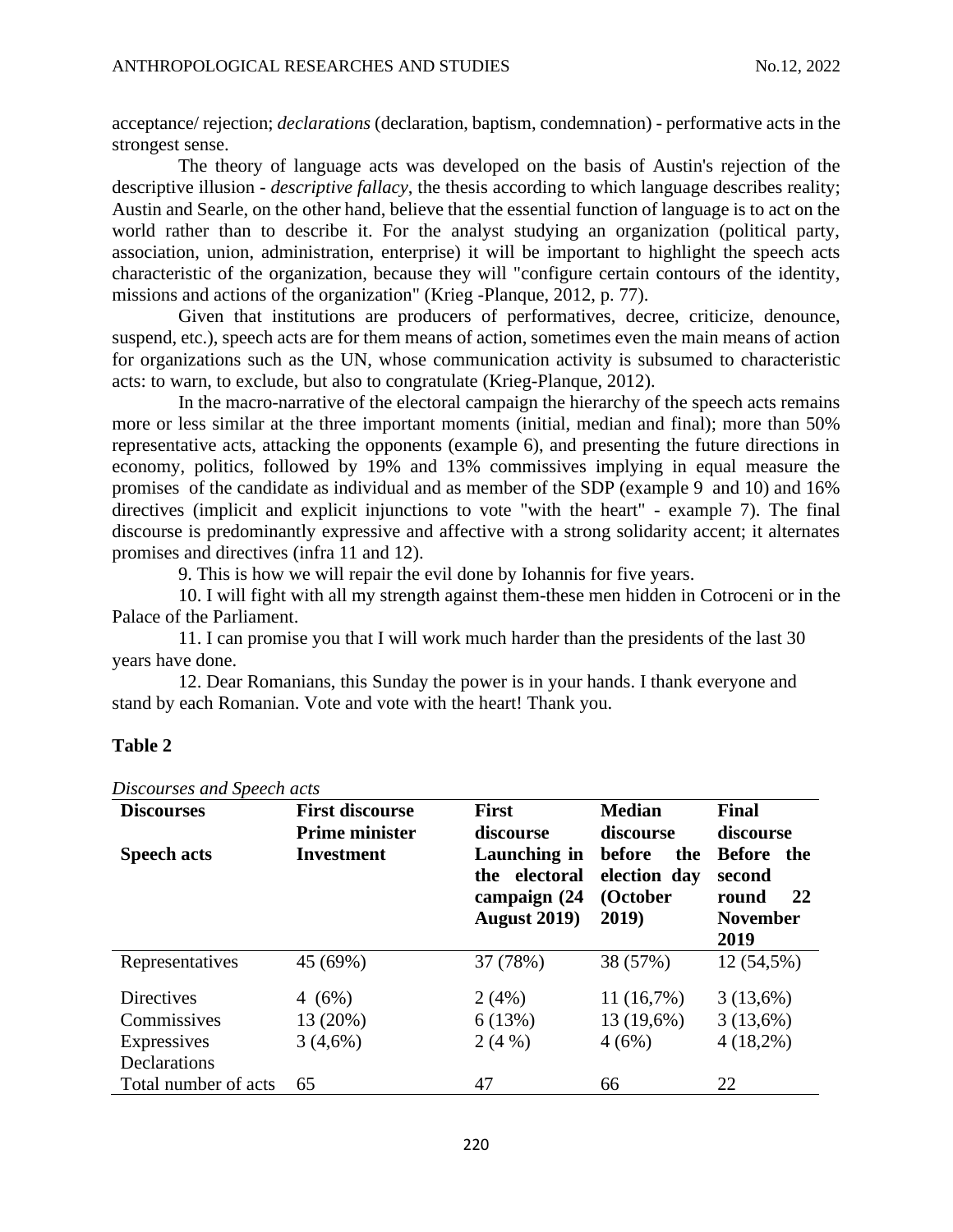Identity emerges in interaction through several related indexical processes, including: (a) overt mention of identity categories and labels; (b) implicatures and presuppositions regarding one's own or others' identity position; (c) displayed evaluative and epistemic orientations to ongoing talk, and (d) the use of linguistic structures and systems that are ideologically associated with specific personas and groups (Bucholtz & Hall, 2005, p. 594).

Concerning the electoral campaign narrative it should be mentioned that *social identity* indexed by gender, political affiliation, status and *personal identity* (family status, education etc) are working together embedded in the strategic leadership positioning. The linguistic marks indexing this complex identity are first of all the strategic use of interactant pronouns (the I/you dialogue), speech acts and the rhetoric of metaphor meant to emphasize simultaneously gender identity strategically used (maternal metaphors, care, empathy) and leadership positioning.

In addition to micro-level linguistic structures like stance markers and style, we introduced the concept of macro narrative or conversational history able to be indexically tied to identity categories.

## **Conclusion**

In previous research it was shown that stance is (1) public, and is perceivable, interpretable, and available for inspection by others (Englebretson, 2007; Du Bois, 2007); (2) stance is *interactional and relational* - collaboratively constructed and with respect to other stances; (3) stance is *indexical* evoking aspects of the broader sociocultural context (presidential race context and political parties positioning) and of the personal identity (gender identity in our analysis).

It was emphasized that *identities are emergent and dynamic*, situationally negotiated in discourse (Goffman, 1977, 1981), and *gender stereotypes are used strategically* and in ephemeral contingencies of interaction*.*

However, it is worth noting that one person can be described by different categories (sex, class, status, age) and therefore several identities can be at play simultaneously. Moreover, particular identities are not salient or relevant at all times, but rather several identities are at work in an interactional situation. In this analysis of electoral addresses, the *thematic content* of the speeches is gender neutral (program, investments, national and foreign politics), but the *style* is gender marked (community, solidarity, family values, expressive and commissive speech acts).

Adopting Golopenția's (2018) *conversational history* in new contexts (political monologic speech) it can be concluded that a "conversational history" is possible in different discourse genres, not only in everyday conversations; moreover, identity, ethos, and intersubjectivity interact and construct the writer/speaker–in-the-text, and the reader/hearer-in-thetext, in search of shared knowledge and values, favouring intersubjective engagement.

In line with previous studies, this analysis claims that stance taking, especially in monologic discourses is a form of social action constituted within the *broader scope of language*, *interaction*, and *socio-cultural values* (Du Bois, 2007).

The present study contributes to contemporary research on subjectivity, stance and interaction by *anchoring identity in interaction*. By showing that identity is emergent in discourse and does not precede it, it becomes clear that identity is built and functions as an intersubjectively achieved social and cultural event. Further studies might continue along this line, and might also investigate how different types of positioning mark leadership style and contribute to the formation of macro-narratives (conversational histories) about organisations, groups or individuals.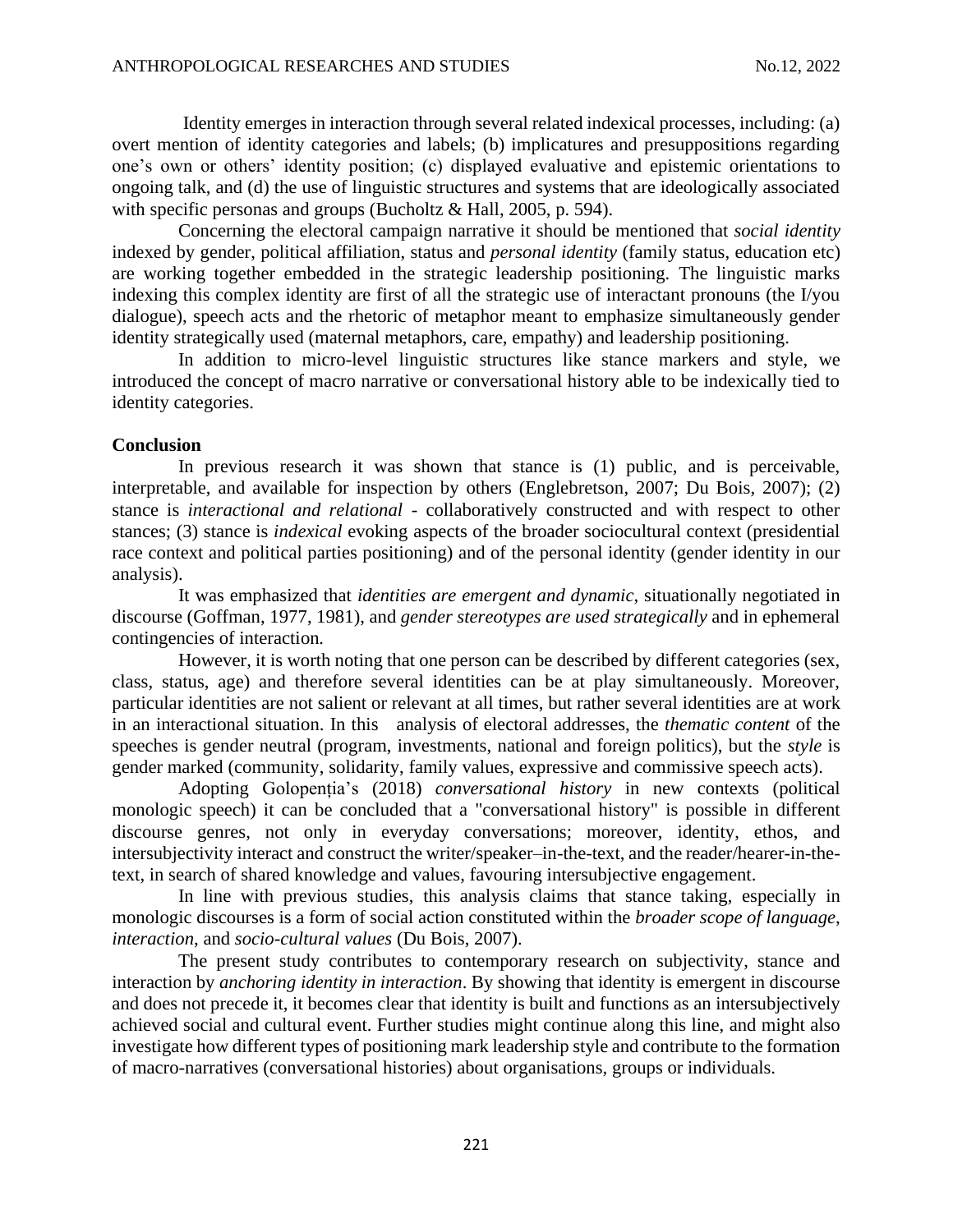**Conflict of interests.** The author of this article does not have any conflict of interest

**Financing and ethical aspects.** The project was not financed from external sources and the author did not obtain an ethical agreement of her institutions.

# **Acknowledgements**

A summary of this paper was presented at the online international conference: "Individual, family, society - contemporary challenges", fourth edition, 6 to 7 October 2021, Bucharest, Romania and published in the journal *Studii şi Cercetări de Antropologie*, No. 7/2021.

# **References**

- 1. Aristotle, (2014). *The Art of Rhetorics*. Harper: Collins Publishers.
- 2. Aubert, N., Haroche C. (2011). *Les tyrannies de la visibilite. Etre visible pour exister*? Toulouse: Editions ERES.
- 3. Austin, J.L. (1962). *How to Do Things with Words*, University of Michigan, Michigan: Clarendon Press.
- 4. Baert, P. (2012). Positioning Theory and Intellectual Interventions*. Journal of the Theory of Social Behaviour*, 42(3), 304-324[.https://doi.org/10.1111/j.1468-5914.2012.00492.x](https://doi.org/10.1111/j.1468-5914.2012.00492.x)
- 5. Bucholtz, M., & Hall, K. (2005). Identity and Interaction: A Sociocultural Linguistic Approach. *Discourse Studies* 7(4–5), 585–61[4 https://doi.org/10.1177/1461445605054407](https://doi.org/10.1177/1461445605054407)
- 6. Butler, J. (1990). *Gender Trouble*. New York: Routledge
- 7. Cmeciu, C. & Pătruț, M. (2014). The visual framing of Romanian women politicians in personal campaign blogs during the 2012 Romanian Parliamentary elections. In Raicheva-Stover, M. & Ibroscheva, E.(eds.) *Women in Politics and Media: Perspectives from Nations in Transition.*pp.181-214. London: Bloomsbury Publishing.
- 8. Connell, R. W. & Messerschmidt, J. W. (2005). Hegemonic Masculinity: Rethinking the Concept. *Gender & Society*, 19(6), 829–859. [https://doi.org/10.1177/0891243205278639](https://doi.org/10.1177%2F0891243205278639)
- *9.* Connell, R. W. (1987). *Gender and Power: Society, the Person and Sexual Politics*. Stanford: Stanford University Press.
- 10. Dan, V. & Iorgoveanu, A. (2013). Still On the Beaten Path. How Gender Impacted the Coverage of Male and Female Romanian Candidates for European Office. *The International Journal of Press/Politics,* 18(2), 208-233. doi: 10.1177/1940161212473508
- 11. De Fina, A., Schiffrin, D., & Bamberg, M. (2006). *Discourse and identity*. Cambridge, England: Cambridge University Press.
- 12. Du Bois, J.W. (2007). The Stance Triangle. In *Stancetaking in Discourse*, edited by R. Englebretson, pp.139-183. Amsterdam: John Benjamins.
- 13. Englebretson, R. (2007). Stancetaking in Discourse: An introduction. In R. Englebretson, (ed.) *Stancetaking in Discourse: Subjectivity, Evaluation, Interaction*, pp. 1-26 Amsterdam/Philadelphia: Benjamins.
- 14. Fine, G.A. (1995)**.** *A Second Chicago School? The Development of a Postwar American Sociology*, Chicago and London**:**The Univerity of Chicago Press.
- 15. Fraser, N., & Honneth, A. (2003). *Redistribution or Recognition? A Political philosophical Exchange*. London, New York: Verso.
- 16. Giddens, A. (1991). *Modernity and Self-identity: Self and Society in the Late Modern Age*  Cambridge: Polity Press.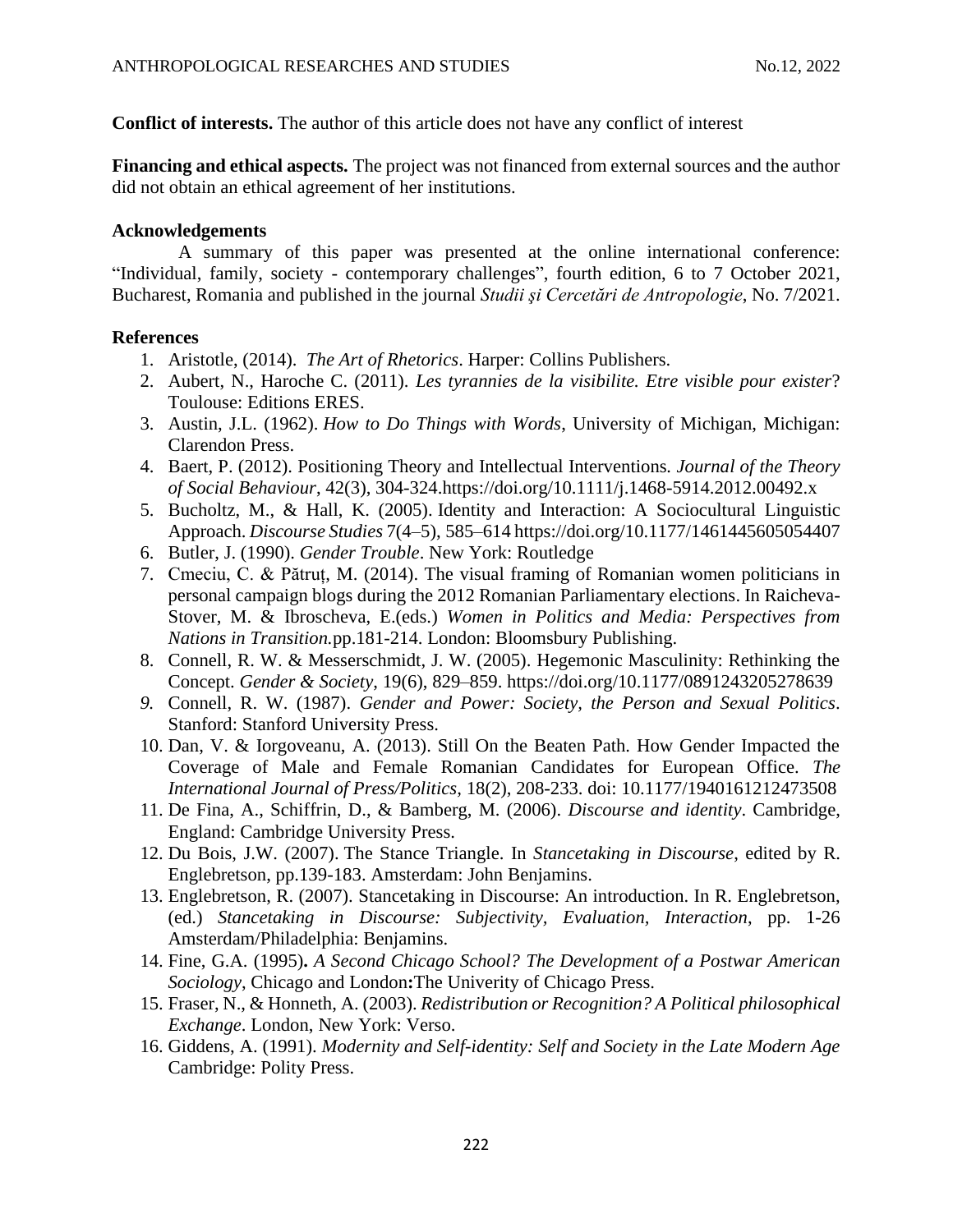- 17. Gleason, P. (1983). Identifying Identity: A Semantic History *The Journal of American History,* 69(4), 910-931. <https://doi.org/10.2307/1901196>
- 18. Goffman, E. (1974). *Frame analysis: An essay on the organization of experience*. London: Harper and Row.
- 19. Goffman, E. (1977). The Arrangement between the Sexes. In *Theory and Society* 4(3), 301–331. Retrieved in October, 2021 from https://www.jstor.org/stable/656722
- 20. Goffman, E. (1981). *Forms of Talk*. Philadelphia, PA: University of Pennsylvania Press.
- 21. Golopentia, S. (2018). Conversational history revisited. In *Sociolinguistic Studies*, volume 12(1), 9-53. Retrieved in October, 2021 from https://journals.equinoxpub.com/SS/issue/view/2618
- 22. Gramsci, A. (1971) *Selections from Prison Notebooks*. Translated by Q. Hoare and G.Nowell-Smith. London: Lawrence and Wishart.
- 23. Gramsci, A. (1985). *Selections from the Cultural Writings 1921–1926*. Edited by D. Forgacs and G. Nowell Smith. Translated by W. Boelhower. London: Lawrence and Wishart.
- 24. Gunter, B. (2000). *Media Research Methods*. London, Thousand Oaks, New Delhi: Sage Publications.
- 25. Harré, R., & van Langenhove, L. (1999). *Positioning Theory: Moral Contexts of Intentional Action.* Oxford: Blackwell.
- 26. Héritier, F. (2012*). Masculin/féminin: La pensée de la différence*. Paris: Odile Jacob.
- 27. Hunston, S., & Thompson, G. (1999). *Evaluation in Text: Authorial Stance and the Construction of Discourse.* Oxford: Oxford University Press.
- 28. Jaffe, A. (2009). Introduction: The Sociolinguistic of Stance. In A.Jaffe (ed.) *Stance: Sociolinguistic Perspectives*, pp.3-29. Oxford: Oxford University Press.
- 29. Jenkins R. (2004). *Social Identity*. London & New York: Routledge.
- 30. Kaneva, N. & Ibroscheva, E. (2014). Pin-ups, strippers and center folds: Gendered mediation and post-socialist political culture. *European Journal of Cultural Studies*, 18,(2), 224–241. [https://doi.org/10.1177/1367549414563296](https://doi.org/10.1177%2F1367549414563296)
- 31. Kim, K. C. (2009). Personal Pronouns in English and Korean Texts: A Corpus-Based Study in Terms of Textual Interaction. *Journal of Pragmatics,* 41(10), 2086–2099 doi: [10.1016/j.pragma.2009.03.004](http://dx.doi.org/10.1016/j.pragma.2009.03.004)
- 32. Krieg-Planque, A. (2012). *Analyser les discours institutionnels*, Paris: Armand Colin.
- 33. Labov, W. & Waletzky, J. (1967). Narrative Analysis. In J.Helm (ed.) *Essays on the Verbal and Visual Arts*, pp.12-44.Seattle: University of Washington Press.
- 34. Le Bart C. **(**2013**).** *L'ego-politique: essai sur l'individualisation du champ politique*. Paris: Armand Colin.
- 35. Martin, J. R., & White, P.R.R. (2005). *The Language of Evaluation: Appraisal in English.* London: Palgrave MacMillan.
- 36. Martin, J.R. (2000). Beyond Exchange: Appraisal Systems in English. In S. Hunston, and J. Thompson (eds.) *Evaluation in Text*: *Authorial Stance and the Construction of Discourse*, pp.142-175.Oxford: Oxford University Press.
- 37. Mayring, P. (2000). Qualitative Content Analysis. *Forum: Qualitative Social Res*e*arch*, 1(2), 20. Retrived in October, 2021 from http://www.qualitativeresearch.net/index.php/fqs/article/view/1089/2385
- 38. Ricoeur, P. (1990). *Soi-même comme un autre*. Paris: Seuil.